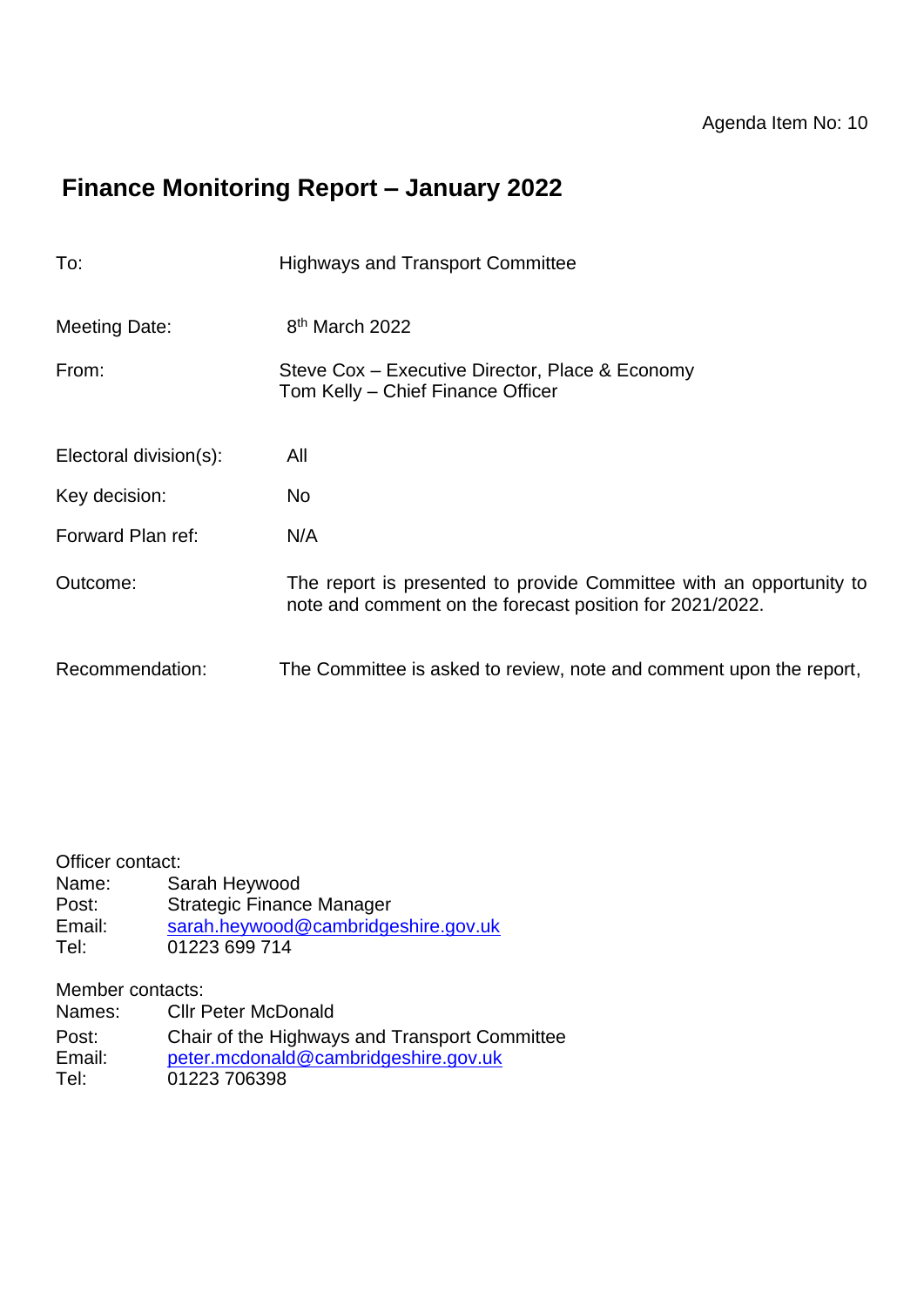## 1. Background

1.1 The appendix attached provides the financial position for the whole of Place & Economy Services, and as such, not all of the budgets contained within it are the responsibility of this Committee. To aid Member reading of the finance monitoring report, budget lines that relate to the Highways and Transport Committee are unshaded and those that relate to the Environment and Green Investment Committee are shaded. Members are requested to restrict their questions to the lines for which this Committee is responsible.

#### 2. Main Issues

- 2.1 Revenue: The report attached as Appendix A is the Place & Economy Finance Monitoring Report as at the end of January 2022. Place and Economy is currently forecasting a £436K underspend for year-end.
- 2.2 The main revenue changes since last month are:-
	- Winter Maintenance is forecasting £227K underspend due to fewer gritting runs than budgeted for due to the mild weather.
	- Park & Ride is forecasting £291k overspend (a £122K increase since last month). This is partly due to Covid (the respective offsetting budget is held on the Lost Sales, Fees and Charges Compensation policy line) and partly due to the cost of erecting emergency safety fencing along part of the Busway route.
	- Parking Enforcement are forecasting a reduction of £198K of income since last month due to Covid. The offsetting budget is held on the Lost Sales, Fees and Charges Compensation policy line).
- 2.3 Capital: The capital position is detailed in Appendix 6 . The material changes since last month are detailed below:-
	- Delivering the Transport Strategy Aims Highway Schemes: Additional slippage of £681K. The programme was not agreed until August 2021 which has required several schemes to roll forward into 2022/23.
	- £90m Highways Maintenance Schemes: Further slippage of £821K which includes £450K for Cromwell Road Wisbech which is delayed due to the scarcity of concrete components with no alternatives on the market that can fulfil the design.
	- Footways: A number of Footway schemes have been delayed and will be completed in 2022/23, these include Hills Road, Cambridge, Gwydir Street, Cambridge and Oxford Road/Windsor Road, Cambridge
	- Kings Dyke: £2.6m of budget slippage is now forecast due to the re-sequencing of the construction work by the contractor and also Network Rail have agreed a significant refund on the Possession Costs. The project remains on programme for completion by the end of 2022